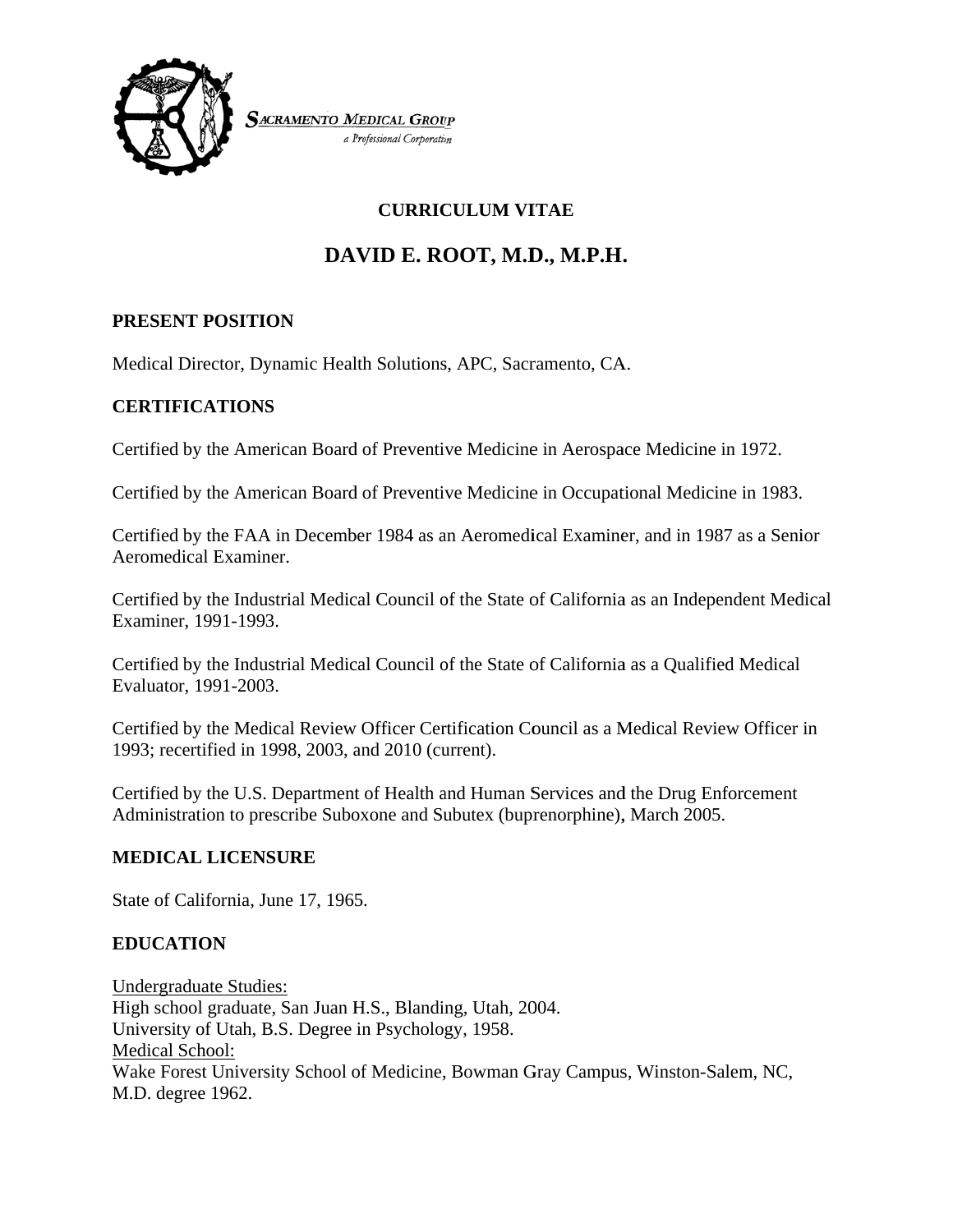Internship: USAF Hospital, Wright-Patterson AFB, Dayton, Ohio, 1962-63. Residency: Johns Hopkins University School of Hygiene and Public Health, Master in Public Health, Baltimore, MD, 1970. Phase II and III, USAF School of Aerospace Medicine, Brooks AFB, Texas, July 1970-February 1972.

### **EXPERIENCE**

July 1991 to Present:

Private practice limited to Chemical Detoxification and Occupational Medicine. I voluntarily terminated my general practice and hospital privileges as of July 1, 1991 so that I could direct all my energy to my specialties of Chemical Detoxification and Occupational Medicine.

#### September 1981 to July 1991:

Solo private practice of Chemical Detoxification, Occupational Medicine and General Practice. Private practice limited to Chemical Detoxification and Occupational Medicine, 1991-current. The in the area of Chemical Detoxification, as Medical Director of HealthMed [now called Dynamic Health Solutions], from 1983 to the present, I treated toxic exposure cases with an emphasis on not only industrial and workplace exposures, but also on helping street drug, and prescription drug abusers get off, and stay off drugs. This included sample collection of subcutaneous adipose, skin lipids, and other tissues for analysis of chlorinated hydrocarbons, PCBs, halogenated volatiles, trace metals, other lipophilic toxicants, and eventual detoxification treatment to reduce the xenobiotic body burden.

October 1980 to July 1981:

Staff Physician at Doctors Medical Center, Sharonville, Ohio.

#### **MILITARY SERVICE**

USAF, 20 years active service as Chief Flight Surgeon and Senior Pilot, retired as full Colonel, October 1, 1980.

#### June 1978 to October 1980:

Chief Aeromedical Advisor to the USAF Life Support System Program Office, Air Force Systems Command, Wright-Patterson AFB, Dayton, Ohio. Advised the Life Support SPO on the medical aspects of new life support equipment such as helmets, oxygen masks, etc. Was responsible for the occupational medicine aspects of missile and aircraft fuels, such as hydrazine, UDMH, JP 4, etc. Had chemical defense program responsibility as well. Remained fully qualified as an Air Force Senior Pilot, frequently flying the T-37 twin-jet trainer. During this period I was also appointed Associate Professor, Department of Community Medicine, Wright State University, Dayton, Ohio.

#### January 1976 to June 1978:

Senior Medical Officer/Pilot, RAF Institute of Aviation Medicine, Farnborough, England (USAF/RAF Exchange Program Assignment). Had total responsibility for planning and carrying out the RAF medical flight test program at IAM in the Hawker Hunter aircraft. This involved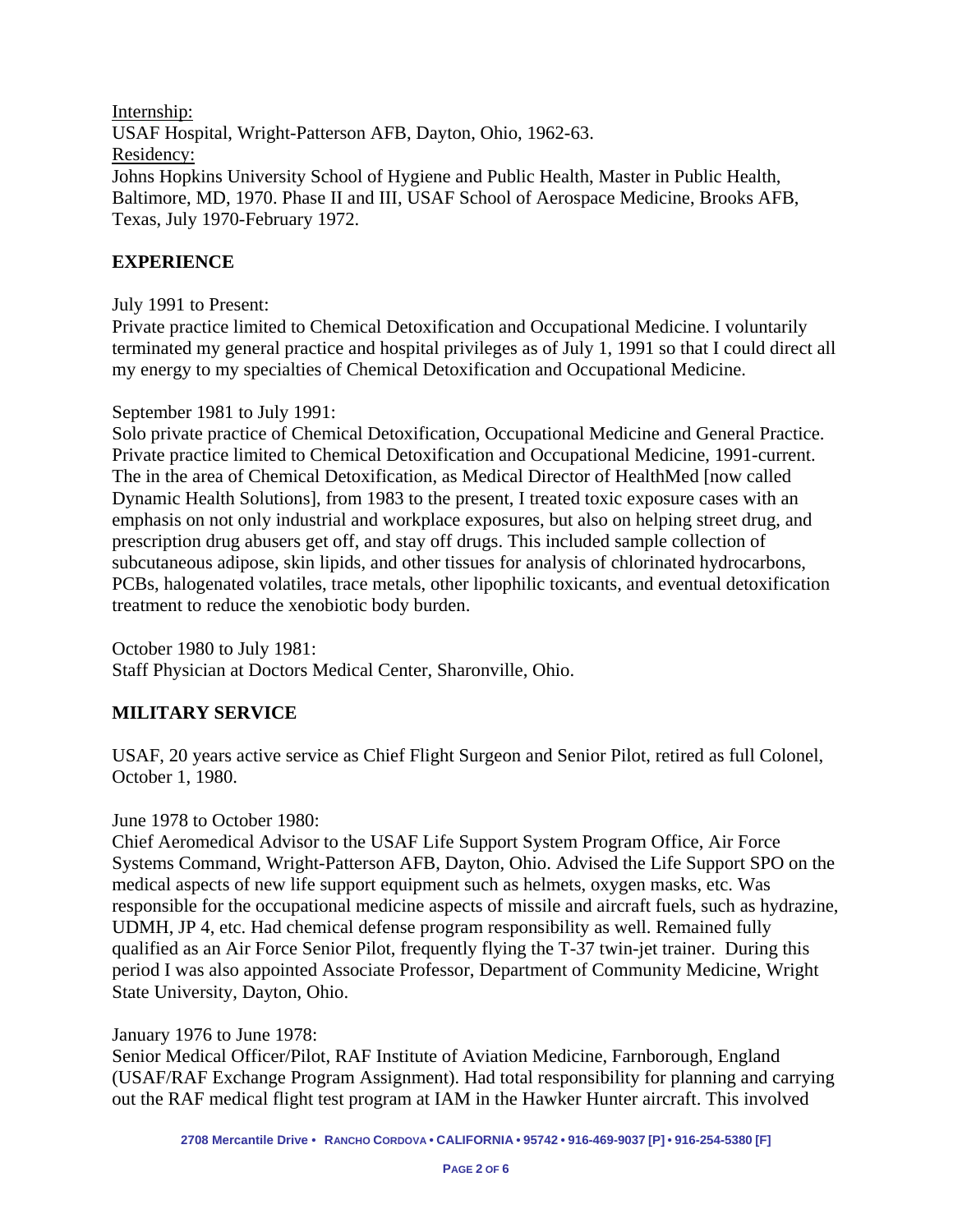flight testing of helmets, masks, and chemical warfare defense equipment designed to prevent chemical exposure to aircrews. Also carried out in-flight physiological experiments on pulmonary ventilation under high G forces, and many other flight test protocols.

#### July 1973 to December 1975:

Chief Occupational/Aerospace Medicine and Deputy Hospital Commander, Beale AFB, Marysville, CA. Was responsible for the medical operations of the SR-71 Recon aircraft. This involved providing primary medical care for the aircrews and their families, dealing with many occupational medical problems such as exposure to the special fuels, lubricants, and solvents used in the SR-71, as well as hazardous noise pollution from the jet aircraft. Maintained currency in the T-38 jet trainer in support of the SR-71.

#### July 1972 to July 1973:

Hospital Commander, USAF Hospital, Takhli, Thailand. Managed the hospital in the later stages of the Vietnam War, and was in charge of the Occupational and Flight Medicine sections. This included responsibility for the Medical Civic Action Program, which involved regular trips into the surrounding Thai villages to provide medical care to the villagers.

#### July 1969 to February 1972:

Residency in Aerospace Medicine. Phase I at Johns Hopkins University, Baltimore, MD, 1969- 70, M.P.H. 1970. Phases II and III at Brooks AFB, Texas, 1970-72.

#### June 1969:

USAF terminated its involvement in the Manned Orbiting Laboratory Program when the program was moved to NASA. I then applied for, and was accepted into the Residency program in Aerospace Medicine.

#### May 1967 to July 1969:

Combat-ready F-100 fighter pilot, B Flight Commander, and squadron Flight Surgeon, 55<sup>th</sup> TFS,  $20<sup>th</sup>$  TFW, RAF Wethersfield, England. This assignment was required to provide pilot-incommand experience before entering the MOL Astronaut training program.

#### July 1965 to May 1967:

Undergraduate Pilot Training at Moody AFB, Valdosta, GA; Advanced Flying Training in the F-100 at Luke AFB, Phoenix, AZ as part of the MOL Program. Served as Class Commander at Moody (Class 65-A), and was assigned as Class Flight Surgeon at both bases.

#### January 1965:

Selected to become a Pilot-Physician Astronaut with the USAF Manned Orbiting Laboratory (MOL) Program.

#### September 1963 to June 1965:

Assigned as Chief of Aerospace and Occupational Medicine at Beale AFB, Marysville, CA. This assignment was before the arrival of the SR-71 and involved support of two KC-135 air refueling squadrons and one B-52 squadron. Primary medical care of the aircrews and their families and occupational medical support of flying ops were the main duties.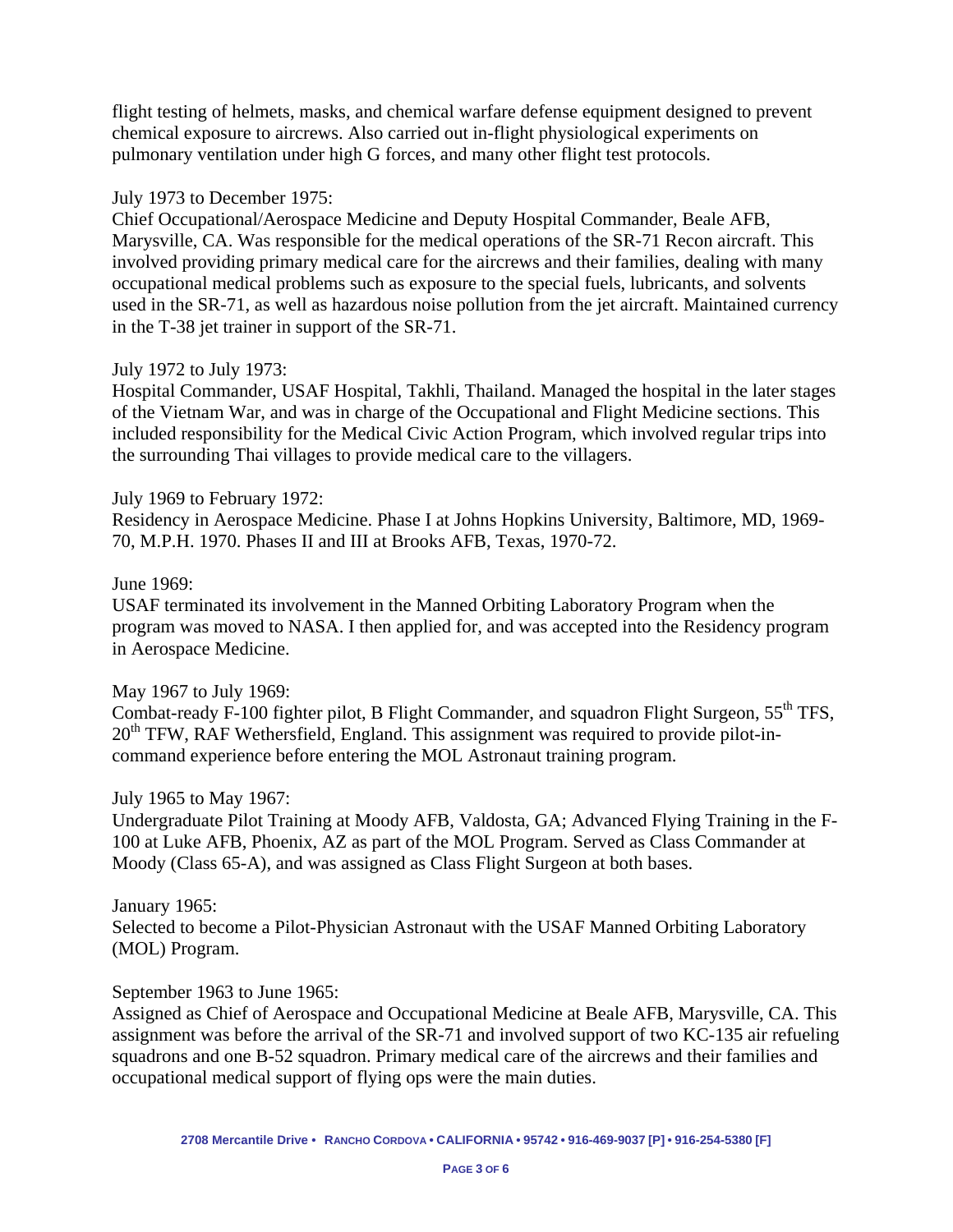July 1963 to September 1963:

Attended the Primary Course in Aerospace Medicine, School of Aerospace Medicine, Brooks AFB, Texas. Recipient of the Distinguished Graduate Award.

September 1956 to August 1957:

USAF Undergraduate Pilot Training, Aviation Cadet Class 58-H. After three years at college, I entered pilot training at Lackland AFB, Texas as an Aviation Cadet; took Primary Flight Training in the T-34 and T-28 aircraft at Spence Air Base, Moultrie, GA. Before I could begin Advance Training in the T-33, USAF changed the service commitment, which I refused to accept. I was separated and returned to the University of Utah in September 1957.

### **HONORS**

**Co-Chair**, Third International Conference on Human Detoxification, New York City, NY, September 2005.

**Co-Chair**, Second International Conference on Human Detoxification, Stockholm, Sweden, September 1997.

Presentation to the British House of Lords Select Committee on the Gulf War Syndrome: Detoxification Treatment and Results, May 1997.

**Chair**, First International Conference on Human Detoxification, Los Angeles, CA, December 1995.

**Fellow**, American College of Occupational and Environmental Medicine, 1987.

**Fellow**, Aerospace Medial Association, 1980.

**Fellow**, Royal Aeronautical Society, 1978.

**Fellow**, American College of Preventive Medicine, 1972.

#### **MILITARY DECORATIONS**

#### USAF

 Legion of Merit Medal Bronze Star Medal Merit Service Medal W/Dev Commendation Medal National Defense Service Medal Small Arms Expert Marksmanship Ribbon Longevity Service Ribbon W/4Dev Outstanding Unit Award Republic of Vietnam Gallantry Cross W/Dev Vietnam Service Medal Vietnam Campaign Medal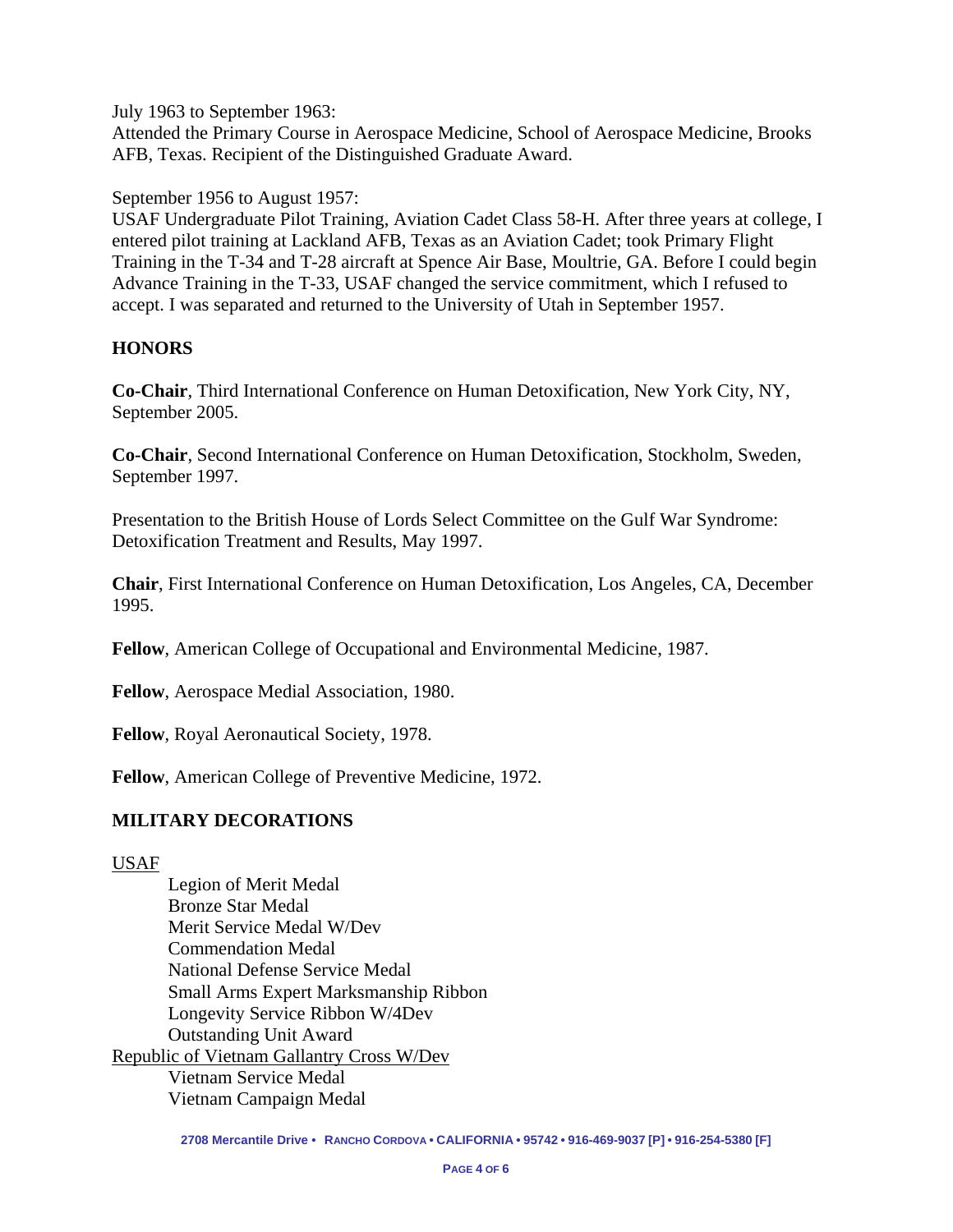Royal Air Force

Queens's Commendation for outstanding service in the air, 1978.

### **ORGANIZATIONS & AFFILIATIONS**

Associate Clinical Professor, Department of Community Medicine, Wright State University School of Medicine, Dayton, Ohio, December 1978-1981.

Vice-Chairman and Chairman-Elect, Associate Fellows Group, Aerospace Medical Association, 1979-1980.

Chapter Councilor, Phi Rho Sigma Medical Society, Wright State University, Dayton, Ohio, 1979-1981.

Member, Program and Membership Committees of the Aerospace Medical Association, 1978- 1981.

Member, American College of Occupational and Environmental Medicine.

Member, Order of Daedalians.

Member, Phi Delta Fraternity.

Member, Sacramento Rotary Club.

Member, Sacramento/El Dorado County Medical Society Environmental Health Committee, October 1983 to 2009.

Member, Western Occupational and Environmental Medical Association.

Senior Associate, Foundation for Advancements in Science and Education, 1983-present.

Senior Member, Scientific Advisory Board, Foundation for Advancements in Science and Education, 1994-present.

Senior Member, Joint Ad Hoc Medical Society Task Force on Employment and Disability under the State Department of Rehabilitation, 1987-1991.

Chairman, Scientific Advisory Board, Narconon International, 1995 to 2005.

Elected and Ordained Elder, Carmichael Presbyterian Church, February 1996.

### **PUBLICATIONS & PRESENTATIONS**

*"Closed Ecological Systems Suitable for Space Flight"*, Research & Reviews, 1962. The Bowman Gray School of Medicine, Wake Forest University, Winston-Salem, NC.